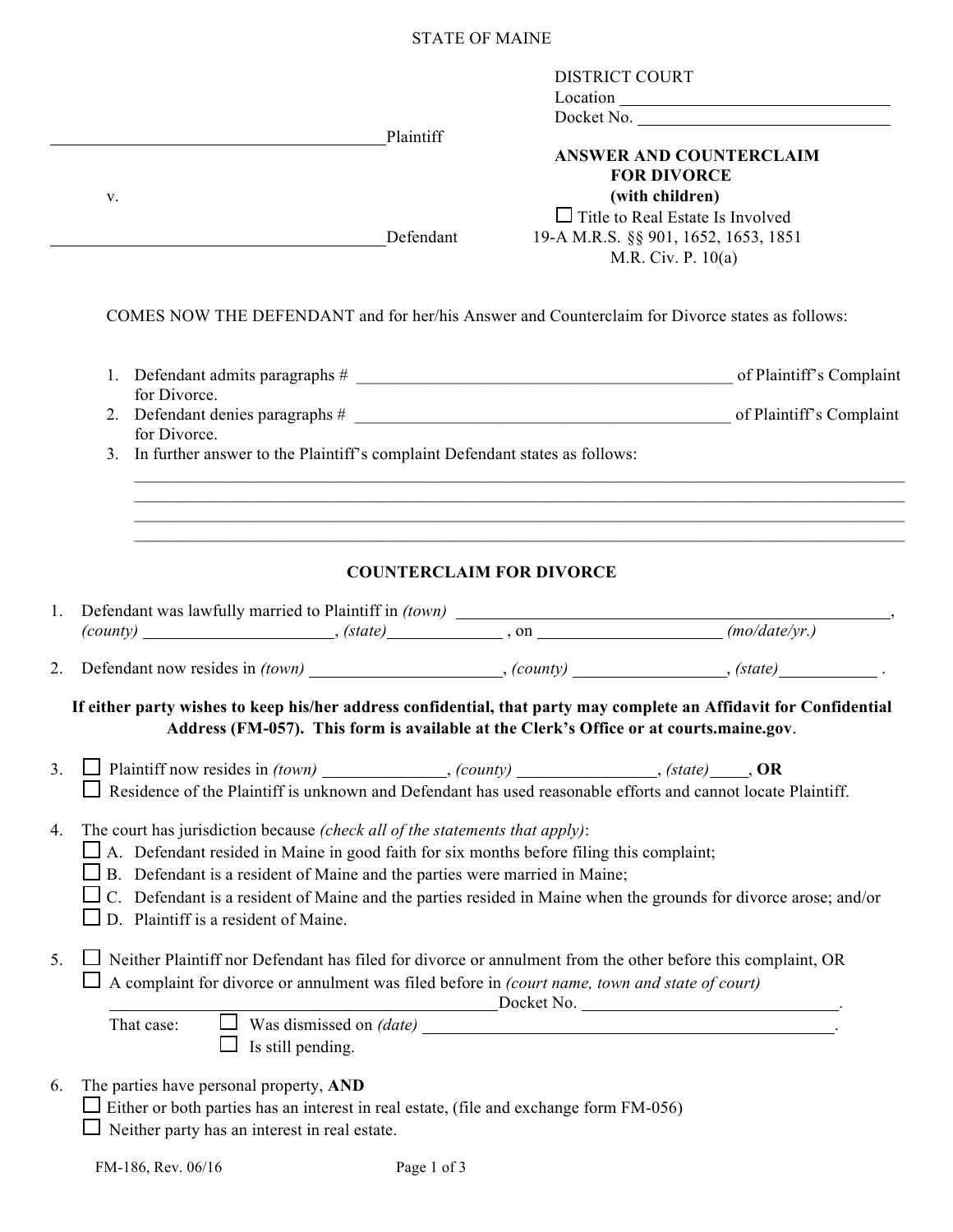|  | 7. Defendant lists the following grounds for divorce: |  |  |  |  |  |
|--|-------------------------------------------------------|--|--|--|--|--|
|--|-------------------------------------------------------|--|--|--|--|--|

 $\Box$  Irreconcilable marital differences exist between the parties.

|   | Other |  |
|---|-------|--|
| _ |       |  |

|      | 8. Defendant and Plaintiff are the legal parents of the following child(ren), 19-A M.R.S. § 1844 (2) (A): |                 |
|------|-----------------------------------------------------------------------------------------------------------|-----------------|
| Name | Date of Birth                                                                                             | Present Address |

| List below where and with whom the child (ren) have lived within the past 5 years. |                        |                                 |
|------------------------------------------------------------------------------------|------------------------|---------------------------------|
| Name and present address of                                                        | Dates child(ren) lived | Town and State where child(ren) |
| person child(ren) lived with                                                       | with that person       | lived with that person          |

9. Defendant has not been involved in any way in, and has no information about, another court case in Maine or in any other state concerning the custody of the child(ren) except as follows:

□ Protection from Abuse, (provide docket number):

| $\Box$ Probate matter, (provide docket number): |
|-------------------------------------------------|
|-------------------------------------------------|

 $\Box$  Other (describe what kind of other case)

10. No one other than the parties has physical custody of the child(ren), or claims to have custody or visitation rights with respect to the child(ren), except as follows:

<u> 1980 - Johann Barbara, martxa al</u>

## 11. **(Check all boxes that apply)**

 $\Box$  No public assistance benefits have ever been received for the child(ren).

## **OR**

 $\Box$  Public assistance benefits have been, are now, or will be received for the child(ren). **AND** 

- **Plaintiff has sent a copy of this complaint to the Department of Health and Human Services at the** following address: *Support Enforcement Division, Central Office Supervisor, State House Station 11, Augusta, ME 04333-0011*. (A copy must be sent when the child(ren) have been, are now or will be receiving public assistance benefits.)
- The Department of Health and Human Services **has** issued a child support order regarding the child(ren). *(If such an order has issued, a copy of the order must be attached to this Complaint).*

The Department of Health and Human Services **has** been contacted to set up, review, change or enforce a child support order regarding the child(ren).

## 12. **DEFENDANT REQUESTS** that a divorce be granted and that the court; **(Check all boxes that apply)**

- $\Box$  Determine parental rights and responsibilities regarding the minor child(ren), including child support (file and exchange form FM-050);
- $\Box$  Set apart the non-marital property to each party and divide the marital property;
- $\Box$  Order that spousal support be paid to Defendant by Plaintiff (file and exchange form FM-043);
- $\Box$  Award reasonable attorney's fees to Defendant's attorney (file and exchange form FM-043); and
- □ Change Defendant's name to:

Date: